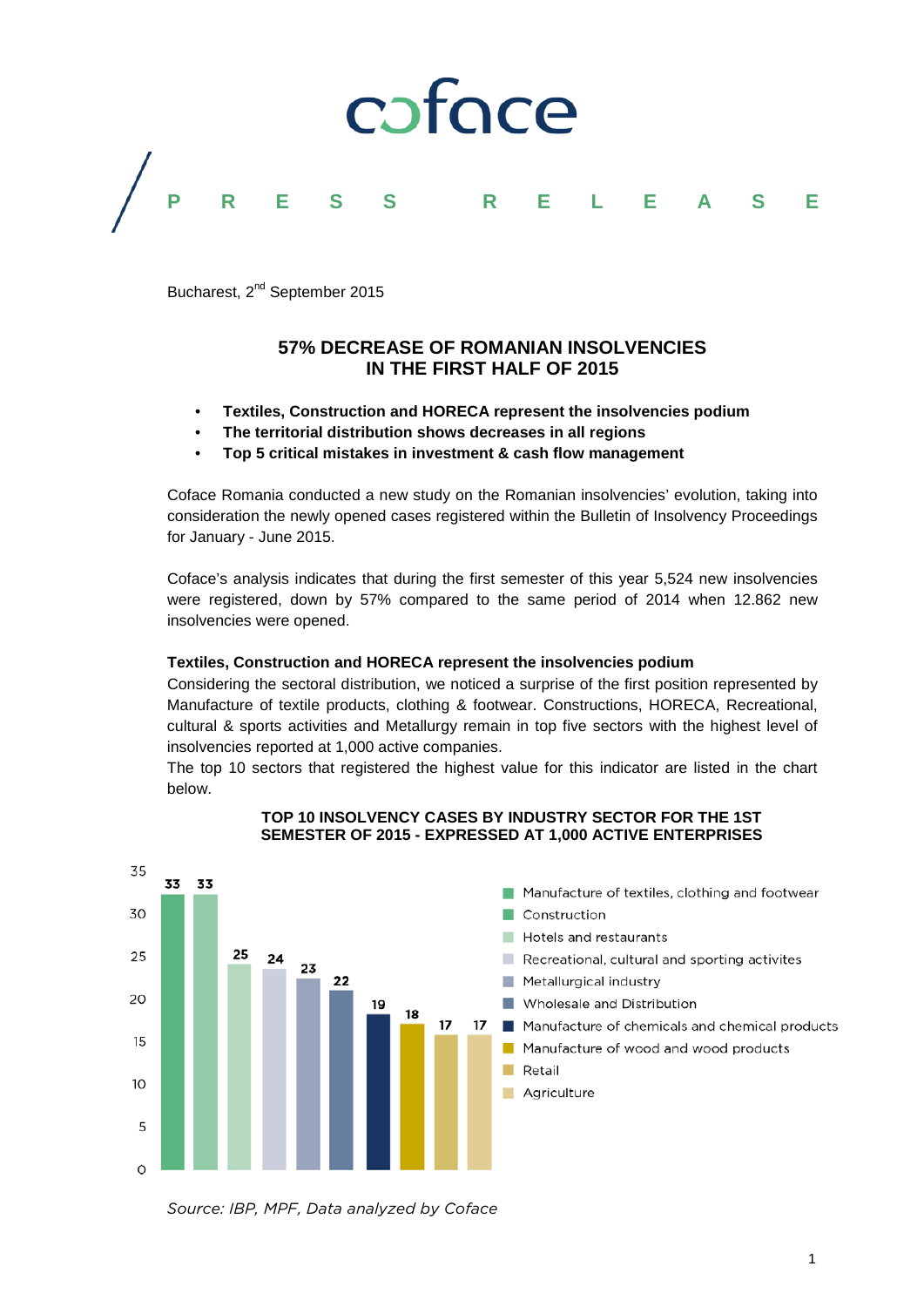# coface **PRESS RELEASE**

Despite the strong decrease of the insolvencies, the contraction is relevant only statistically, because the propagated negative impact within the economy is greater. Thus:

- Approximately 98% of the contraction is due to the decrease of the insolvencies within companies with turnover below EUR 100 K. At the same time, the decrease is also due to a significant basic effect (compared to a historical record registered in the previous year).
- Romania continues to register insolvencies expressed at 1,000 active companies four times higher than the average registered at regional level, with 45 insolvencies per 1,000 active companies, holding the leading position from this point of view. At the same time, the number of insolvency proceedings initiated in the first six months of the current year by companies with a turnover above EUR 1 M is 329, a level similar to 2014 figures.
- Thus, although the number of newly initiated insolvencies in the first half of the current year halved, the financial impact generated within the economy (estimated based on the value of debts not covered by assets) is +163% higher, and the social impact (estimated by the number of jobs that might be lost) is +9% higher.

# **The territorial distribution shows decreases in all regions**

The territorial distribution of cases of insolvency in the first half of 2015 has undergone significant changes with the situation in the same period last year. The number of insolvencies declined in the analyzed period in all areas of the country. The element of surprise is the number of insolvencies in Bucharest, which drops by -49%. The first position is occupied by the NW, with a decrease of -52%.

# **Top 5 critical mistakes in investment & cash flow management**

For the first time within Insolvency Study, Coface analyzed top most important five mistakes concerning the investment and cash flow management, which determined the insolvencies rate.

By analyzing the detailed financial statements of the companies that became insolvent in the first six months of the current year, we noticed:

- 1. The defective working capital
	- Almost six companies out of ten used short-term available resources in order to finance long-term investments, and two thirds of the remaining four companies registered a pace of expenditure conversion into payments faster than the pace of revenues collection.
- 2. The low quality of revenues
	- Four out of ten insolvent companies registered significant profits, but more than two thirds registered an extremely bad situation of available liquidities.
- 3. The insufficient operational return for the cost of contracted debts
	- Four out of ten insolvent companies registered operational profit, but their level was only sufficient to strictly cover the costs with interests related to contracted debts.
- 4. Inefficient investments
	- Almost half of the companies which became insolvent in the first 6 months of the current year registered significant investments, but more than two thirds